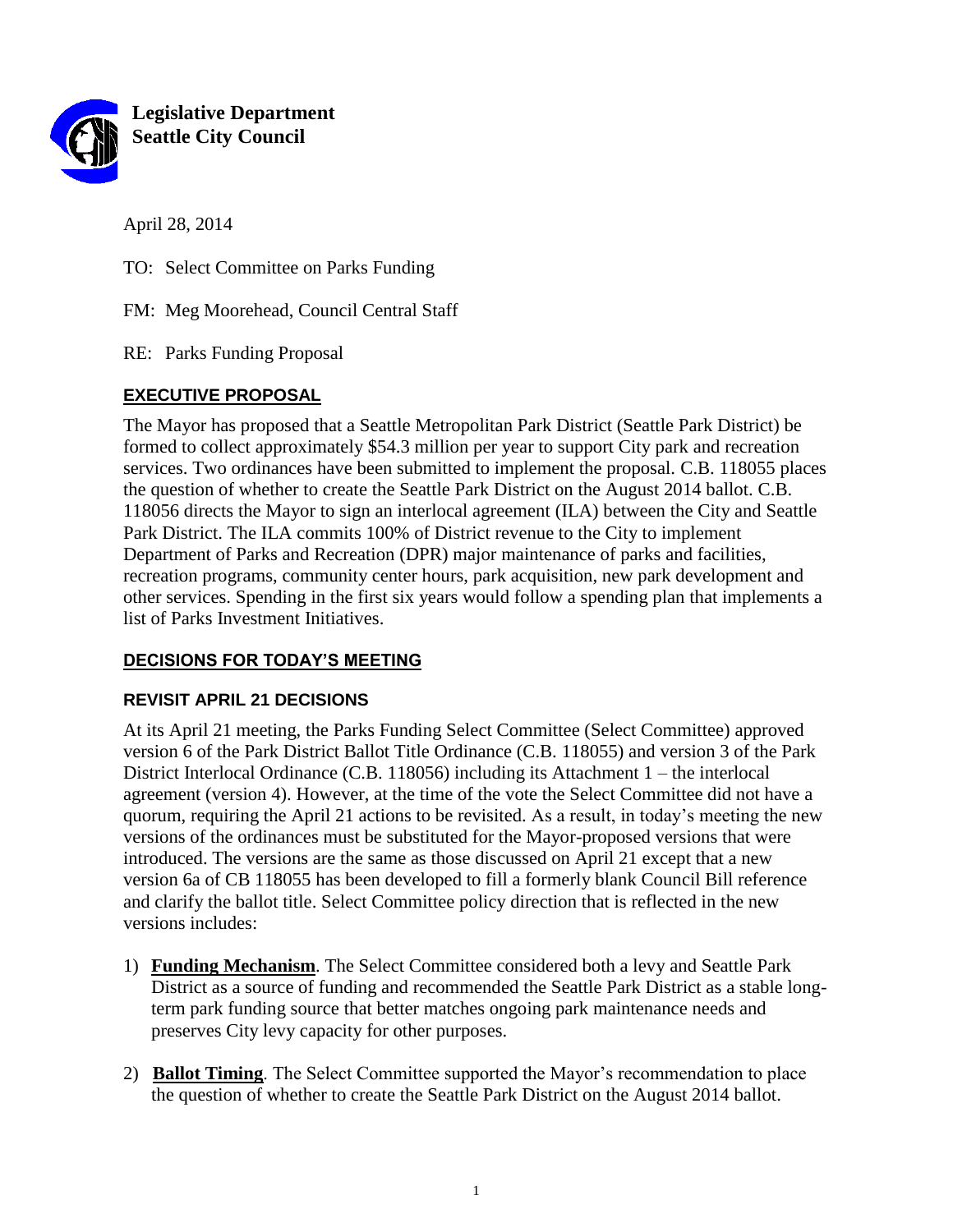- 3) **Terminology**. For clarity, the short-hand term for the Seattle Metropolitan Park District in the ordinances was changed from "Park District" to "Seattle Park District."
- 4) **Strengthen Link Between the District and ILA**. Recitals were added to the Seattle Park District Ballot Title Ordinance (C.B. 118055) to strengthen the link between formation of the District and the City's commitment to implementing the ILA.
- 5) **Arrangements for Seattle Park District Operation**. To ensure that the Seattle Park District will be efficiently run, accountable to the public, and well integrated into City procedures, the Select Committee requested the following amendments to the Mayor's proposed ordinances and ILA:
	- A. Compensation. State in the ILA that District Board members will waive and not accept any additional compensation available under RCW 35.61.150 (see Section 2.1 of the ILA).
	- B. Labor. Clarify in the ILA the employment implications of District funding, including the intent that the District will have no employees, all City staff working on Districtfunded services will remain City employees working under applicable labor contracts, and City procedures for subcontracting will be followed (see Sections 2.2 and 3.2 of the ILA).
	- C. Revenue Collection Limits. In the ILA, set more specific limits to District revenue collection (see Section 2.3 of the ILA).
	- D. Equitable Service. Include service equity considerations in the annual report, 6-year updates, and Community Oversight Committee (Oversight Committee) appointments (see Sections 4.2, 4.3 and 4.4 of the ILA).
	- E. Community Oversight. Provide more specificity in the ILA about Oversight Committee qualifications and its role in reviewing the effectiveness of District-funded programs and changes in spending (see Section 4.4 B of the ILA).
- 6) **Direction Regarding Specific Services**. The Select Committee gave the following policy direction regarding specific Investment Initiatives:
	- A. Performance Management. Revise the scope of work and financial plan for Initiative 4.10 Performance Monitoring and Strategic Management to give more focus to business practice efficiencies and performance management as shown in Attachment 2 to the Select Committee's April 21 memorandum.
	- B. Community Center Operations. Provide an opportunity for dollars to be moved during the initial 6-year period from the Community Center Rehabilitation and Development Initiative to the Community Center Operations Initiative by adding the following footnote to the Six-Year Financial Plan: "Up to \$1.3 million of community center rehabilitation and development funds may be used for community center operations, contingent on the Executive proposing and the Council approving a strategic plan for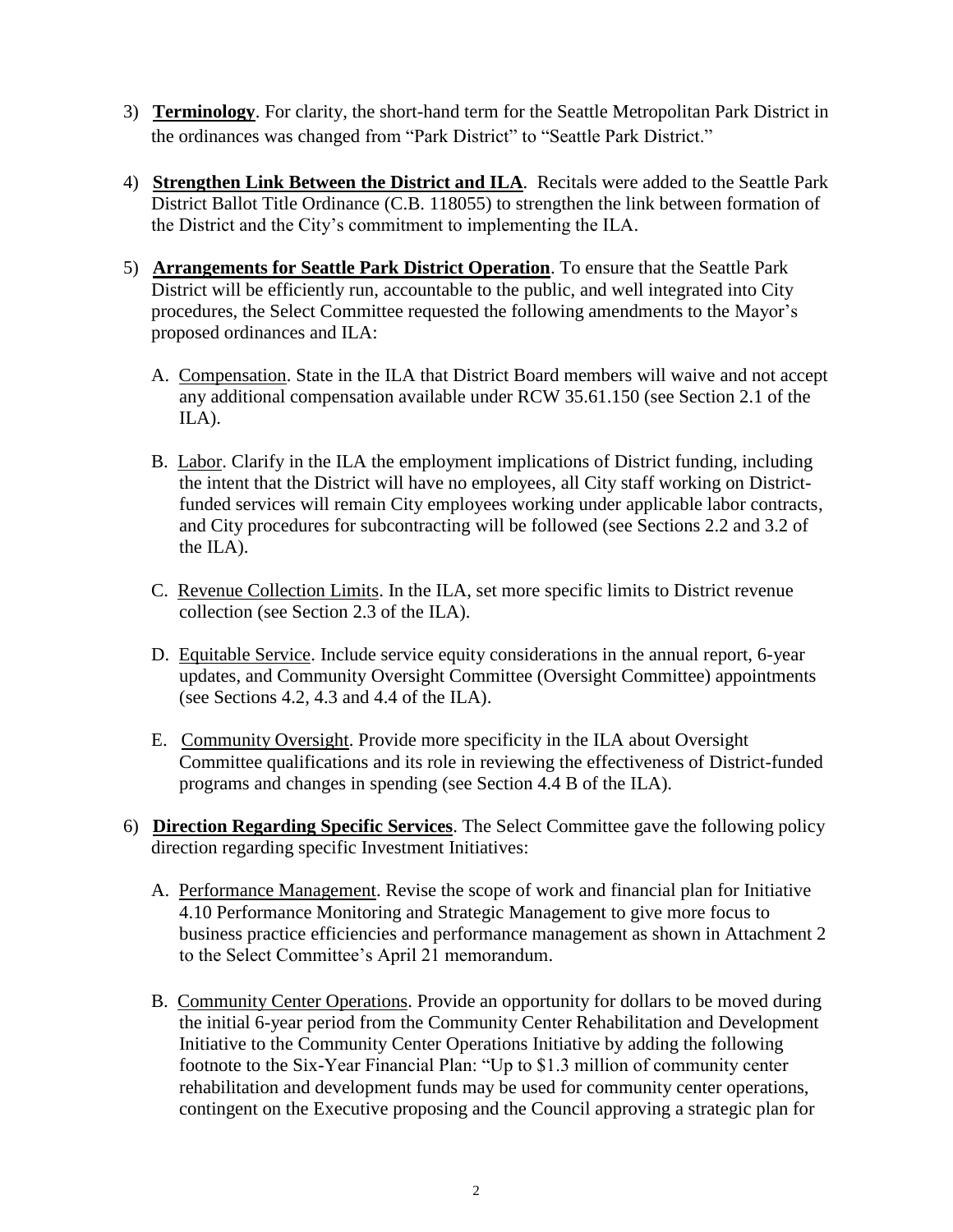community center operations that would then be reflected in the proposed budget for the following year."

C. Community Center Rehabilitation and Development. The Select Committee requested that strong consideration be given to physical improvement/replacement of the Lake City Community Center during allocation of funds under Initiative 1.2 Community Center Rehabilitation and Development.

## **ADDITIONAL DECISIONS FOR TODAY**

### 1) **Additional Oversight Structure Changes in the ILA**

Make further amendments to Section 4.4 of the ILA as shown in version 5 of the ILA (attached). The amendments expand Oversight Committee membership, change the appointment structure, change qualifications for membership, and add Oversight Committee duties.

Option A: Approve version 5 of the ILA to make further Oversight Committee changes.

Option B: Approve the Oversight Committee provisions in the Select Committeeapproved version 4 of the ILA.

#### 2) **Spending Levels.**

The Select Committee considered the Mayor's \$54.3 million/year proposal, which is more than twice the level of the 2008 Parks Levy. To reduce tax payer impacts and allow DPR to demonstrate its ability to deliver an expanded level of service, the Select Committee also considered \$38 million/year and \$47.6 million/year options. At its April 21 meeting the Select Committee narrowed the choices to the \$47.6 million option attached to its April 21 memorandum, with a decision still to be made about whether to provide the Mayor's full proposed funding for Initiative 3.2 Recreational Opportunities for All, and Initiative 1.3 Saving Our City Forests. The option that adds dollars for those Initiatives is shown below.

#### Option A: \$47.9 Million Option

Fund the \$47.6 million per year of services attached to the April 21 Select Committee memorandum, with the following changes: 1) restore the Mayor's proposed funding level for Initiative 3.2 Recreational Opportunities for All except for savings from a reduced salary assumption, 2) fund all but \$220,000 of the Mayor's proposal for Initiative 1.3 Saving Our City Forests, 3) reflect savings from reduced salary assumptions in Initiative 3.6 Put Arts in the Park, and 4) reduce Initiative 1.1 Major Maintenance Backlog to achieve a \$47.9 million funding level (see attachment).

#### **NEXT STEPS**

The final Select Committee vote is scheduled for today's April 28 meeting, with a Full Council vote later in the afternoon of April 28. The Full Council must act no later than May 5 to place a park funding measure on the August 2014 ballot.